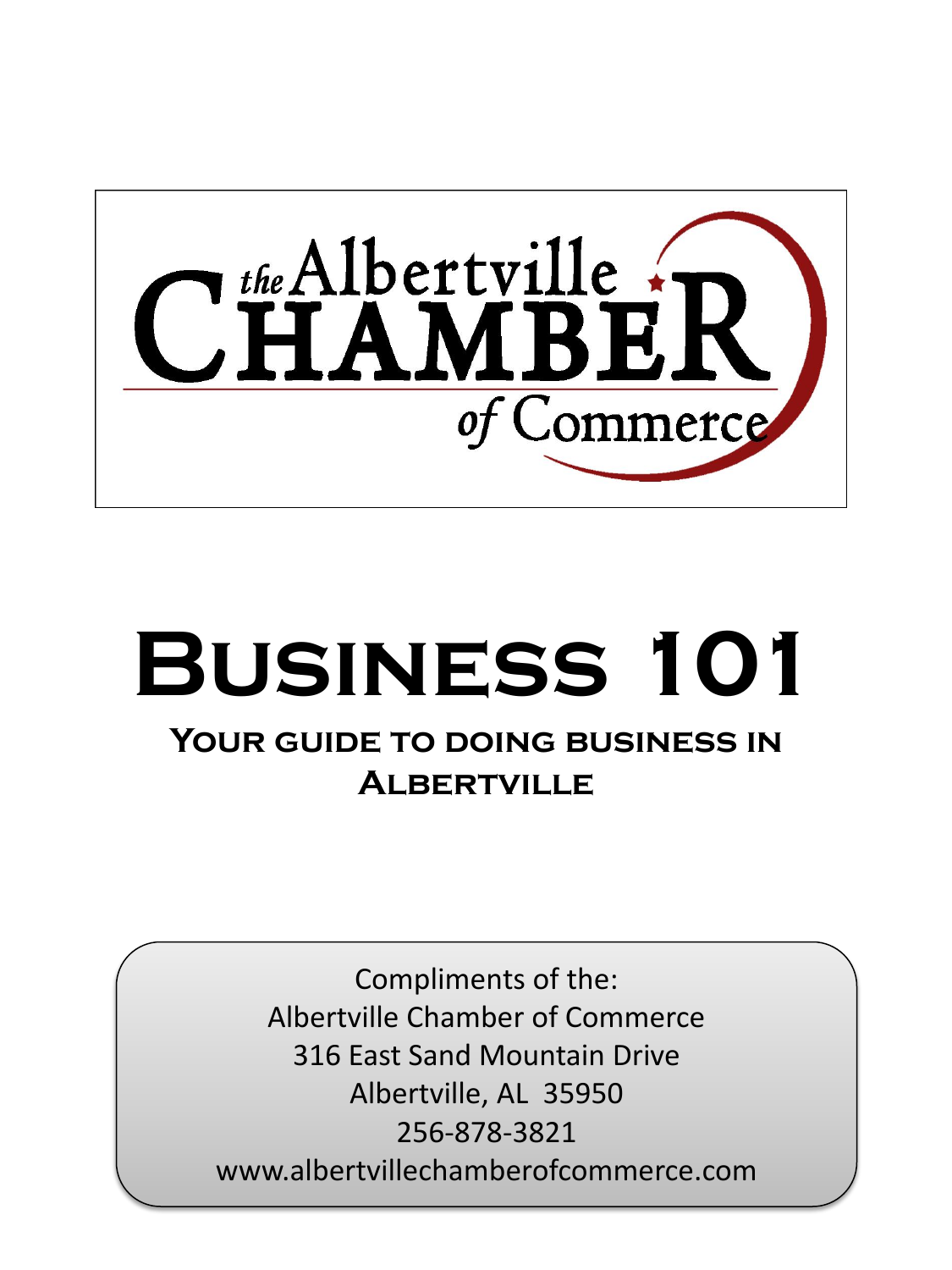### **Contents**

### **Topic**

- 1. Resource Directory
- 2. SBA's 9 Steps to Starting a Business
- 3. Secretary of State Business Service Information
- 4. Marshall County Revenue Commissioner Guidelines
- 5. Department of Revenue New Business Guide
- 6. Social Security Tutorial
- 7. City of Albertville Business License Application
- 8. Chamber of Commerce Benefits Package
- 9. Albertville Demographics
- 10. "A Guide to Alabama" Demographic
- 11. Albertville Alcohol Beverage License Application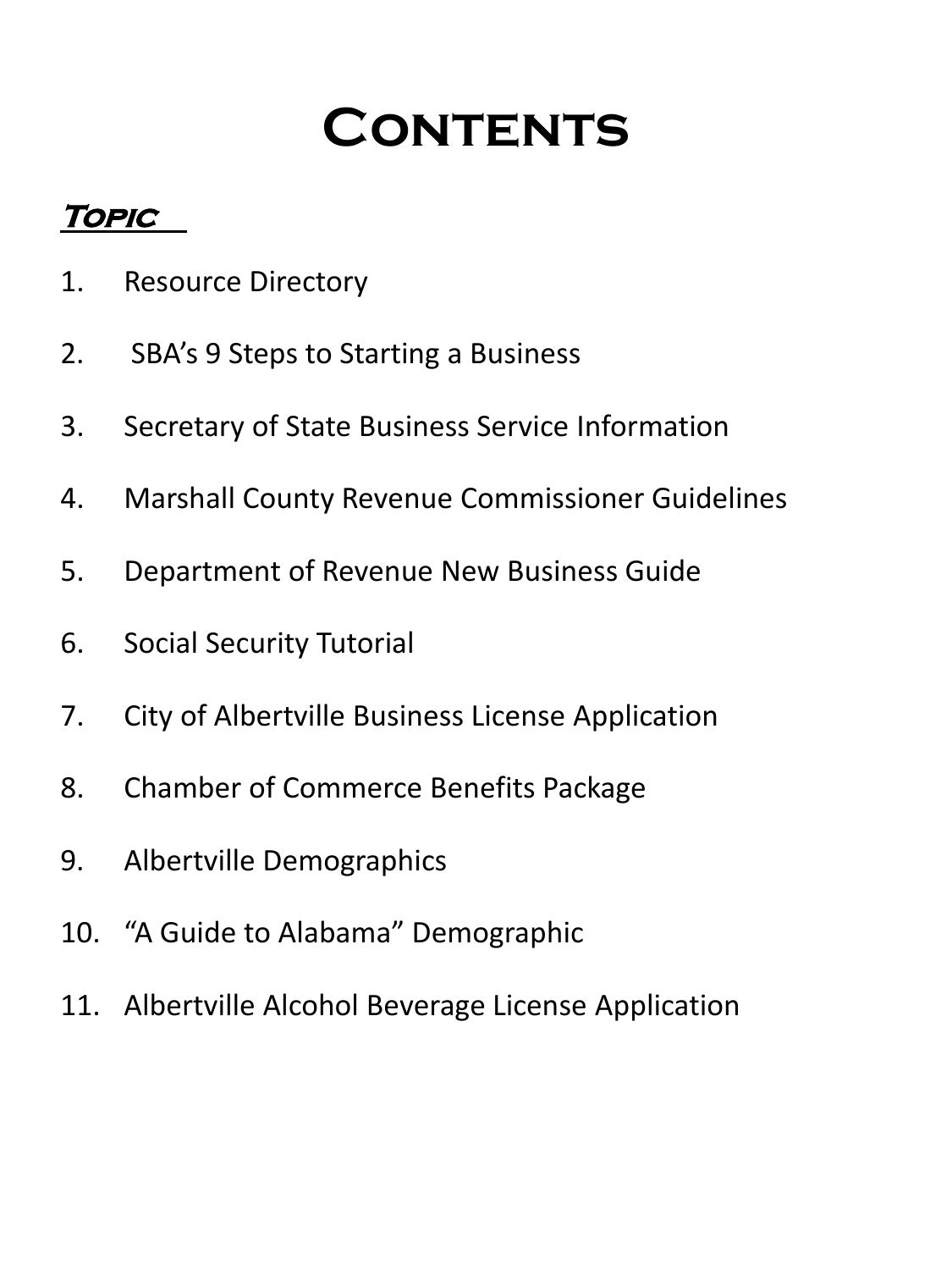## **Resource Directory**

Albertville Chamber of Commerce 256-878-3821 [www.albertvillechamberofcommerce.com](http://www.albertvillechamberofcommerce.com/)

City of Albertville 256-891-8200 [www.cityofalbertville.com](http://www.cityofalbertville.com/)

Marshall County Revenue Commissioner 256-571-7743 [www.marshallco.org](http://www.marshallco.org/)

Alabama Secretary of State 334-242-7200 [www.sos.alabama.gov](http://www.sos.alabama.gov/)

Alabama Department of Revenue 334-242-1170 [www.revenue.alabama.gov](http://www.revenue.alabama.gov/)

Small Business Administration- UAH 256-824-1000 [www.uah.edu/sbdc](http://www.uah.edu/sbdc)

Marshall County Economic Development Council 256-582-5100 [www.marshallteam.org](http://www.marshallteam.org/)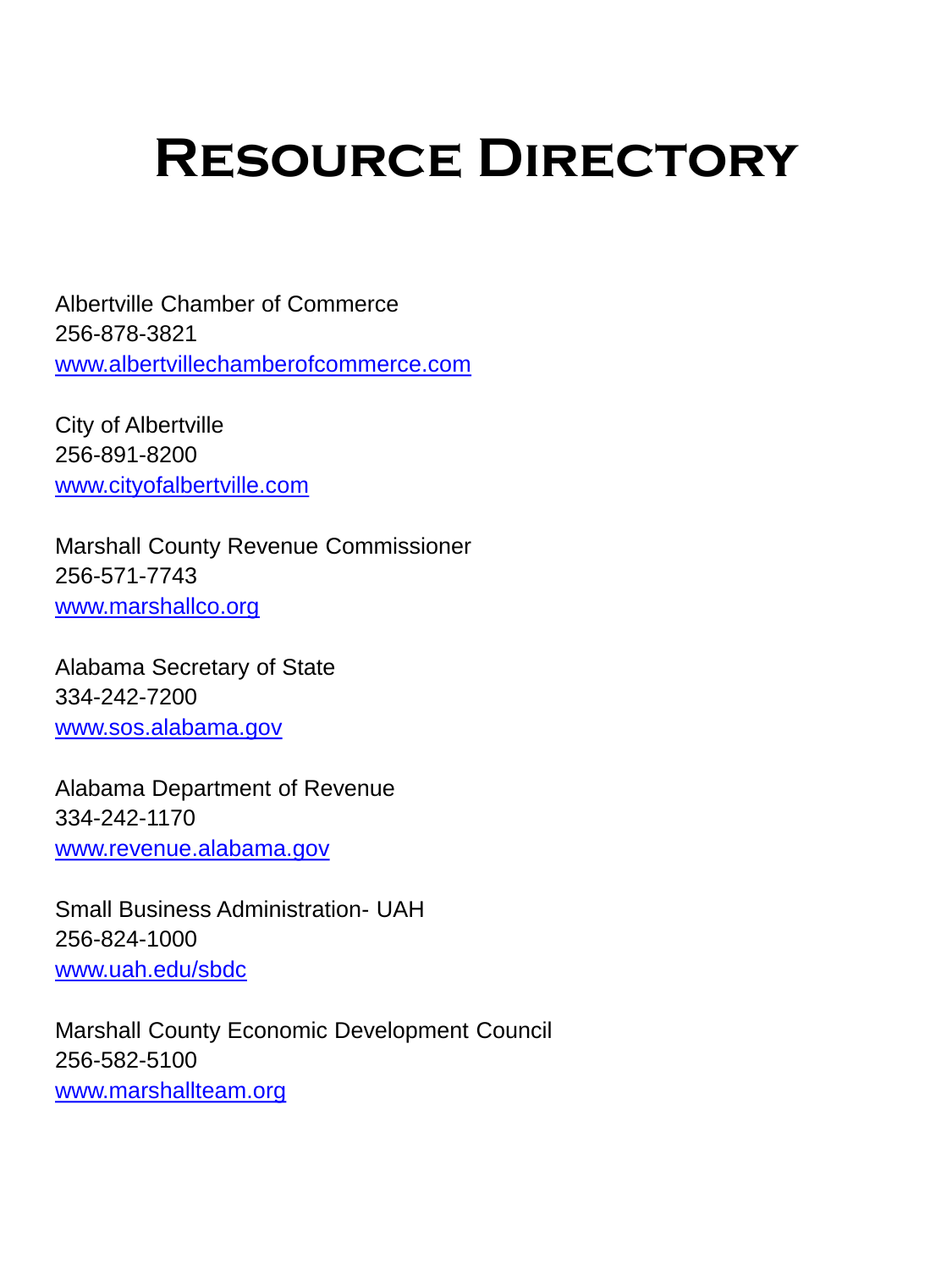### **Small Business Administration's 9 Steps to Starting a Business**

Starting a business involves planning, making key financial decisions and completing a series of legal activities. These 9 easy steps can help you plan, prepare and manage your business. Please visit [www.sba.gov](http://www.sba.gov/) for links, "how to" instructions, and additional information.

#### **[Step 1: Write a Business Plan](https://www.sba.gov/category/navigation-structure/starting-managing-business/starting-business/how-write-business-plan)**

Use these tools and resources to create a business plan. This written guide will help you map out how you will start and run your business successfully.

#### **[Step 2: Get Business Assistance and Training](https://www.sba.gov/category/navigation-structure/counseling-training)**

Take advantage of free training and counseling services, from preparing a business plan and securing financing, to expanding or relocating a business.

#### **[Step 3: Choose a Business Location](https://www.sba.gov/content/tips-choosing-business-location)**

Get advice on how to select a customer-friendly location and comply with zoning laws.

**[Step 4: Finance Your Business](https://www.sba.gov/category/navigation-structure/loans-grants/small-business-loans/sba-loan-programs)**

Find government backed loans, venture capital and research grants to help you get started.

**[Step 5: Determine the Legal Structure of Your Business](https://www.sba.gov/content/business-structure-and-tax-implications)**

Decide which form of ownership is best for you: sole proprietorship, partnership, Limited Liability Company (LLC), corporation, S corporation, nonprofit or cooperative.

**[Step 6: Register a Business Name \("Doing Business As"\)](https://www.sba.gov/content/register-your-fictitious-or-doing-business-dba-name)**

Register your business name with your state government.

Learn which tax identification number you'll need to obtain from the IRS and your state revenue agency.

**[Step 7: Register for State and Local Taxes](https://www.sba.gov/content/learn-about-your-state-and-local-tax-obligations)**

Register with your state to obtain a tax identification number, workers' compensation, unemployment and disability insurance.

#### **[Step 8: Obtain Business Licenses and Permits](https://www.sba.gov/content/obtaining-business-licenses-permits)**

Get a list of federal, state and local licenses and permits required for your business.

#### **[Step 9: Understand Employer Responsibilities](https://www.sba.gov/content/10-steps-hiring-your-first-employee)**

Learn the legal steps you need to take to hire employees.

**Startup Resources:** There are a number of **available programs** to assist startups, micro businesses, and underserved or disadvantaged groups. The following resources provide information to help specialized audiences start their own businesses.

[Environmentally-Friendly "Green" Business](https://www.sba.gov/content/starting-green-business) [Home-Based Business](https://www.sba.gov/content/home-based-business) Conline Business [Self Employed](https://www.sba.gov/content/self-employed-independent-contractors)<br>
Minority Owned Business Self Employed<br>
Moman Owned Business **[Minority Owned Business](https://www.sba.gov/content/minority-owned-businesses)**